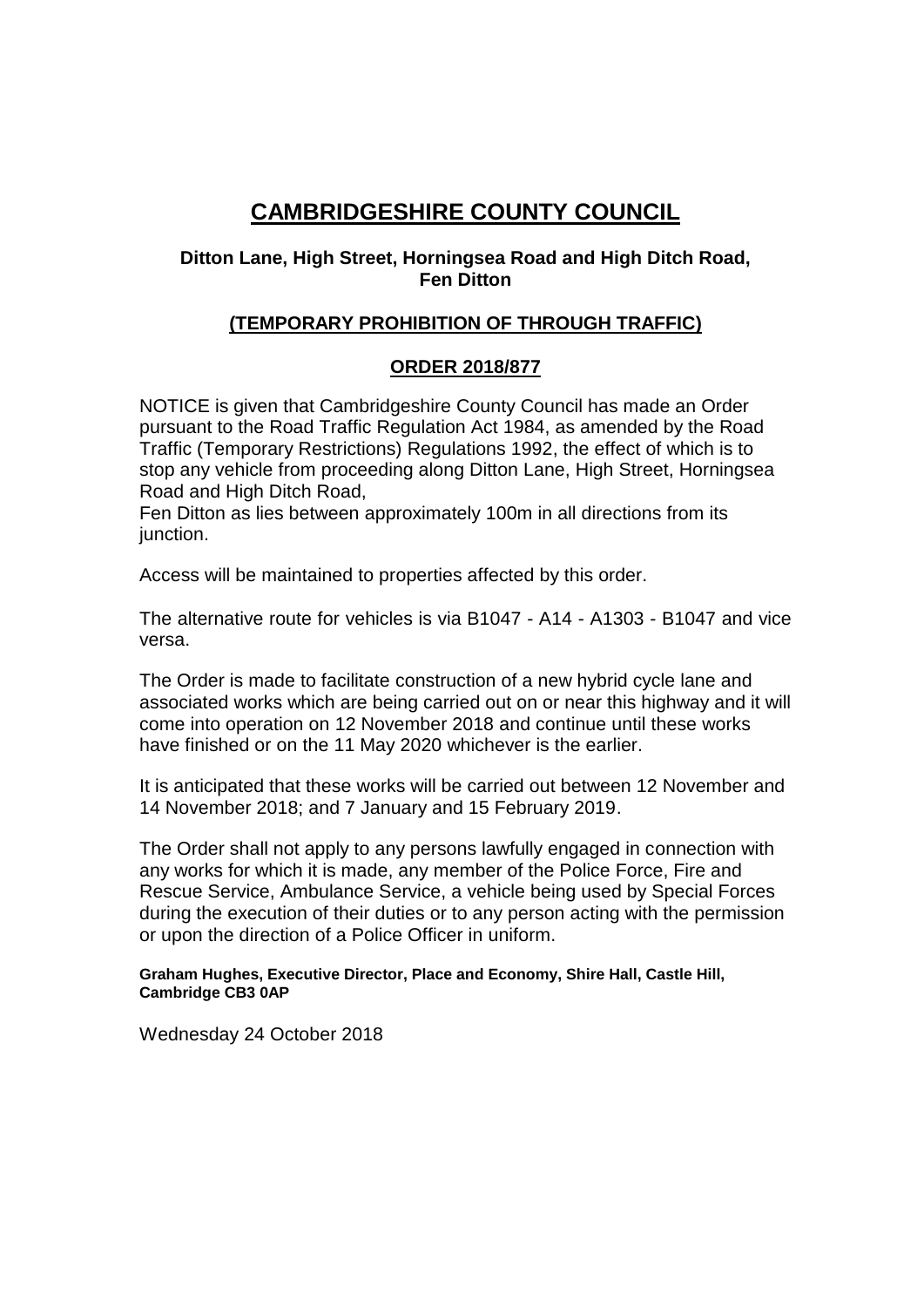**My ref: 18/877 Your ref: 15489 Street Works Team Date: 23 October, 2018 Vantage House Please ask for Street Works Team Washingley Road Direct dial 01480 372444 Huntingdon**<br> **PE29 6SR** 101480 379849 **Huntingdon Fax No.** 01480 379849<br> **Email:** street.works@ **Email: street.works@cambridgeshire.gov.uk**

Grant Weller Cambridgeshire County Council Vantage House Washingley Road **Huntingdon Cambridgeshire** PE29 6SR

Dear Sir

#### *Application for Temporary Road Closure at Ditton Lane, High Street, Horningsea Road and High Ditch Road, Fen Ditton*

Your application for the above Order has been approved, and will come into operation on 12 November 2018.

All necessary legal procedures have been attended to by ourselves, the emergency services will be informed in due course and you will be invoiced accordingly.

Will you please note that the proper signing of the road obstruction must be in accordance with the Traffic Signs Manual Chapter 8 and must comply with the Safety at Roadworks and Streetworks Code of Practice. Adequate signing of the alternative route is entirely your responsibility. You MUST place Advanced Warning Signs at each end of the highway to be closed at least 14 days prior to the closure informing the travelling public of the start and end dates of the closure.

All signing must be carried out to the entire satisfaction of the Local Highways Officer (Telephone Number 0345 045 5212) in whose area the work lies and you should make early arrangements to discuss the signing with them.

Yours faithfully